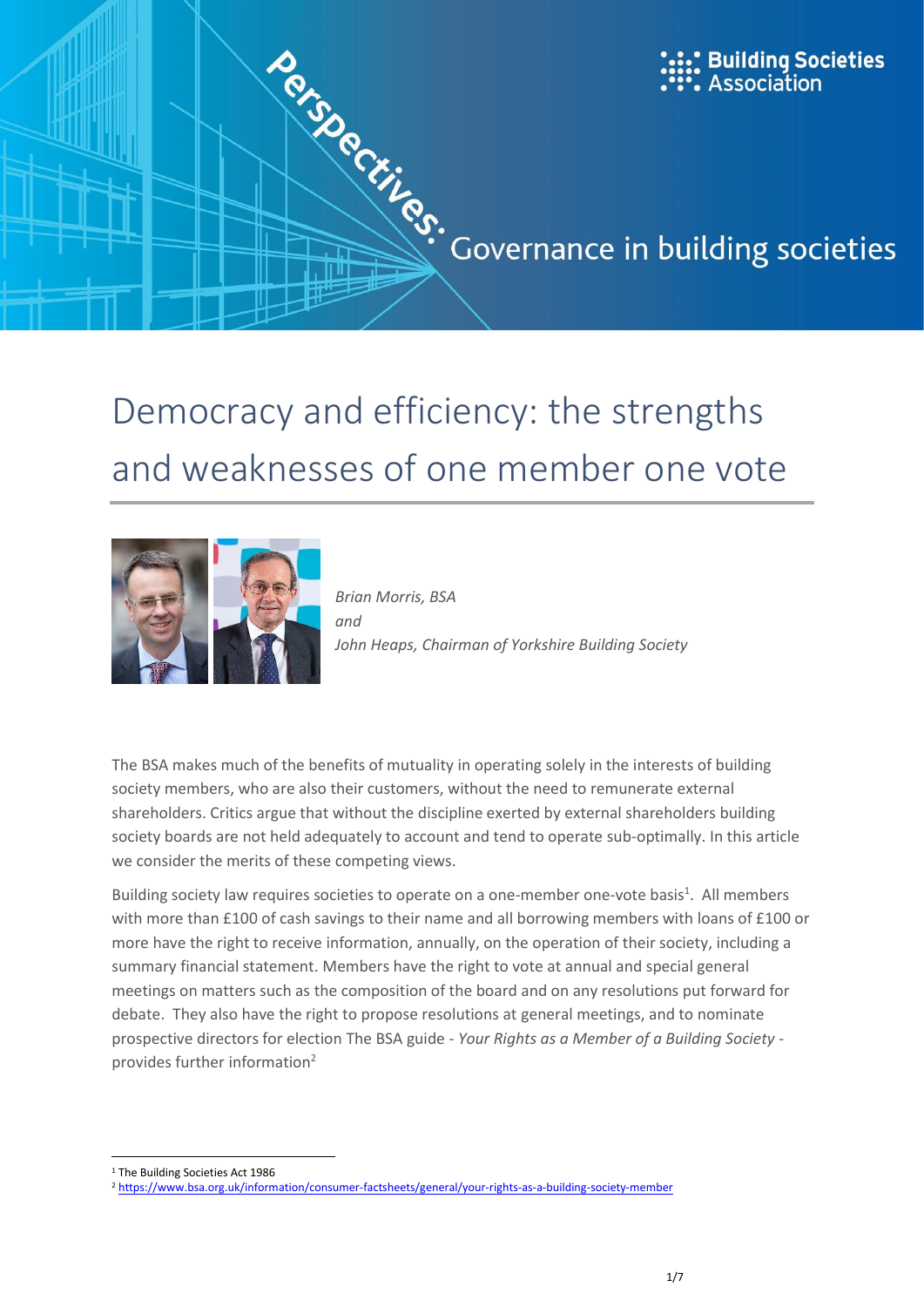Moreover, all societies have adopted voluntarily practices that, for listed companies, are compulsory, such as subjecting their remuneration policy and practice to annual vote of their members.

Building societies currently arrange for the circulation of information, and voting, on directors' remuneration. Building society legislation requires societies to include details of directors' fees in their annual reports. However, only a relatively small proportion of members request a copy of the annual report. All building societies include information on directors' remuneration and the policy behind its determination in their summary financial statement – which goes to all members with savings, or a mortgage loan, of £100 or more. Also, encouraged by the BSA, all hold voluntarily an advisory vote on their directors' remuneration reports (as is required in the quoted sector).

The obvious strength of OMOV is that each and every member, irrespective of the size of their savings balances or mortgage loan (aside from the £100 *de minimis*), has just one vote. It is not possible for any member to buy additional influence by increasing their stake in the society. However, the strength is also a weakness, in that it is difficult for any single member to exert influence on the society and, historically, it has been difficult for individual members to combine to do so. It would be wrong to assume that will continue to be the case. Societies are increasingly using social media to communicate with their members and *vice versa.* We have yet to see social media used as a vehicle for significant member activism in building societies, but it seems inevitable, given its deployment by consumer and pressure groups in other contexts, that this will change. As such, It would seem complacent for any building society to assume otherwise. That being the case, perhaps this criticism of building society democracy – ie the difficulty of members combining to influence the society - is already out of date, or soon will be?

In the listed sector voting is, in essence, based on one share one vote, so major shareholders have the ability to wield considerable influence. However, the extent to which the listed company board is truly held to account is questionable, although merely the potential for shareholders to exert influence could well be enough to affect board behaviour. But is such influence always positive? Institutional shareholders have vested interests which may coincide with those of the plc board. There is evidence that fund managers who are themselves highly paid, are less likely to challenge excessive boardroom remuneration in PLCs. Moreover, it is well documented that focus on the needs of shareholders and equity markets encourages short-termism<sup>3</sup>.

In PLCs the market for corporate control, ie the possibility of a hostile takeover, is traditionally seen as a strong source of discipline and a driver of corporate efficiency, imposing an onus on listed firms to maximise value to shareholders by seeking to ensure the share price is reflective of the underlying value of the company. There is no direct equivalent in the building society sector, although the possibility of enforced demutualisation, (notably, in the attempted hostile takeover of Leek United Building Society in 1999) has no doubt been a driver of societies' performance as they have sought to demonstrate their value to their members. However, now that most societies, ie 37 out of 44 , have charitable assignment schemes<sup>4</sup> in place to deter 'hostile' demutualisation, the threat of takeover has likely receded as an influence on their performance.

**.** 

<sup>&</sup>lt;sup>3</sup> See, for example, the [Kay Review of UK Equity Markets and Long-Term Decision Making](https://www.gov.uk/government/uploads/system/uploads/attachment_data/file/253454/bis-12-917-kay-review-of-equity-markets-final-report.pdf) (2012)

<sup>4</sup> These may require new investors to sign away any 'windfall' proceeds in the event of the society demutualising or, in some cases, merging.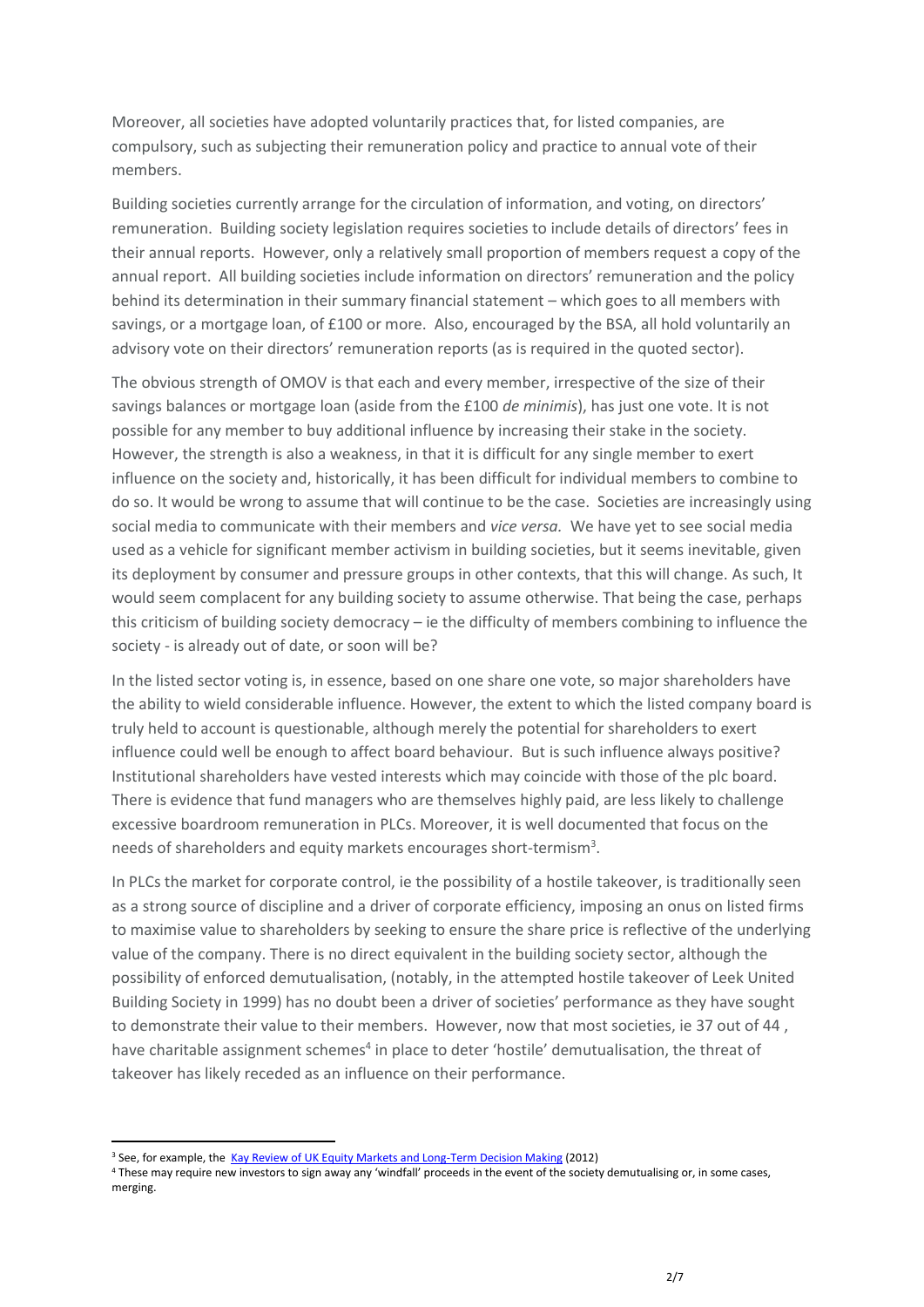Demutualisation, at one level, could be seen as democracy in action - ie members voting to realise the value of their shareholding in the society. However, longer-term, there has been a heavy price to pay as all of the demutualised societies have failed to survive as independent entities. Moreover while, short-term, directors and members benefited from the realisation of value in the society, longer-term the demutualisations have been value-eroding<sup>5</sup>. The taxpayer has also lost out, in footing the bill for the nationalisation of Northern Rock and partial nationalisation of Bradford & Bingley, as well as part-funding the rescue by Santander bank of Alliance and Leicester. All three of which were demutualised building societies.

In the same way as shareholders in plcs are not involved in the day-to-day operations of their company, members of building societies are not involved in the detailed running of the society. However, in a broader sense members can have a significant input into the overall approach taken by the society. Societies deploy a range of mechanisms designed to facilitate consultation, including member consultative forums and panels and these have an impact on the way the society operates, in some cases at a detailed level, and on its approach to various policy issues. The BSA's paper Engaging conversations<sup>6</sup> illustrates the steps taken by building societies to promote effective engagement with their members*.*

In building societies, members are the source of "risk" capital for the enterprise – although much of the capital in a building society has been built up by previous, rather than current, members. However, the nature of the business run by most building societies means that the "risk" run by members of societies is extremely low. Every society has capital well above the minimum specified by the Prudential Regulatory Authority and no ordinary investor in a building society has lost any of their savings since at least 1945, and - so far as the BSA is aware - for a long time before that.

Any proposal by a building society to spend more than 15% of the capital of the organisation on an acquisition or investment outside the society's mainstream business would require approval by members in a general meeting. Accordingly, members – to the extent that they are prepared to exercise their right to vote – have a say in the investment of any significant proportion of the risk capital. The board of a mutual is responsible to members in two ways – as both customers and owners. In contemplating developing the business a board needs to bear both relationships in mind.

Deposit protection under the Financial Services Compensation Scheme (FSCS), which fully protects savings up to £85,000 arguably lessens the need for members to actively engage with their society as they know they are protected in bad times as well as good. During the financial crisis there was a noticeable increase in member engagement, no doubt prompted by media coverage of the run on Northern Rock, which occurred at a time when the coverage of the FSCS was lower and included an element of co-insurance<sup>7</sup>. Such increased engagement in times of uncertainty is rational; conversely, reduced involvement in good times is also understandable and helps explain why most members do not take advantage of opportunities to have their say.

1

<sup>5</sup> Se[e Windfalls or Shortfalls? The true cost of demutualisation](http://www.mutuo.coop/wp-content/uploads/2013/03/windfallsorshortfalls.pdf) – a report by the All Party Parliamentary Group for Building Societies and Financial Mutuals, (2006)

<sup>6</sup> Engaging Conversations – [member engagement at building societies](https://www.bsa.org.uk/information/publications/industry-publications/engaging-conversations) (BSA,2015)

<sup>7</sup> At the time of the run on Northern Rock plc in 2008 the FSCS provided deposit protection up to £35,000 but only the first £2,000 was protected 100%. Protection for the remaining £33,000 was limited to 90%.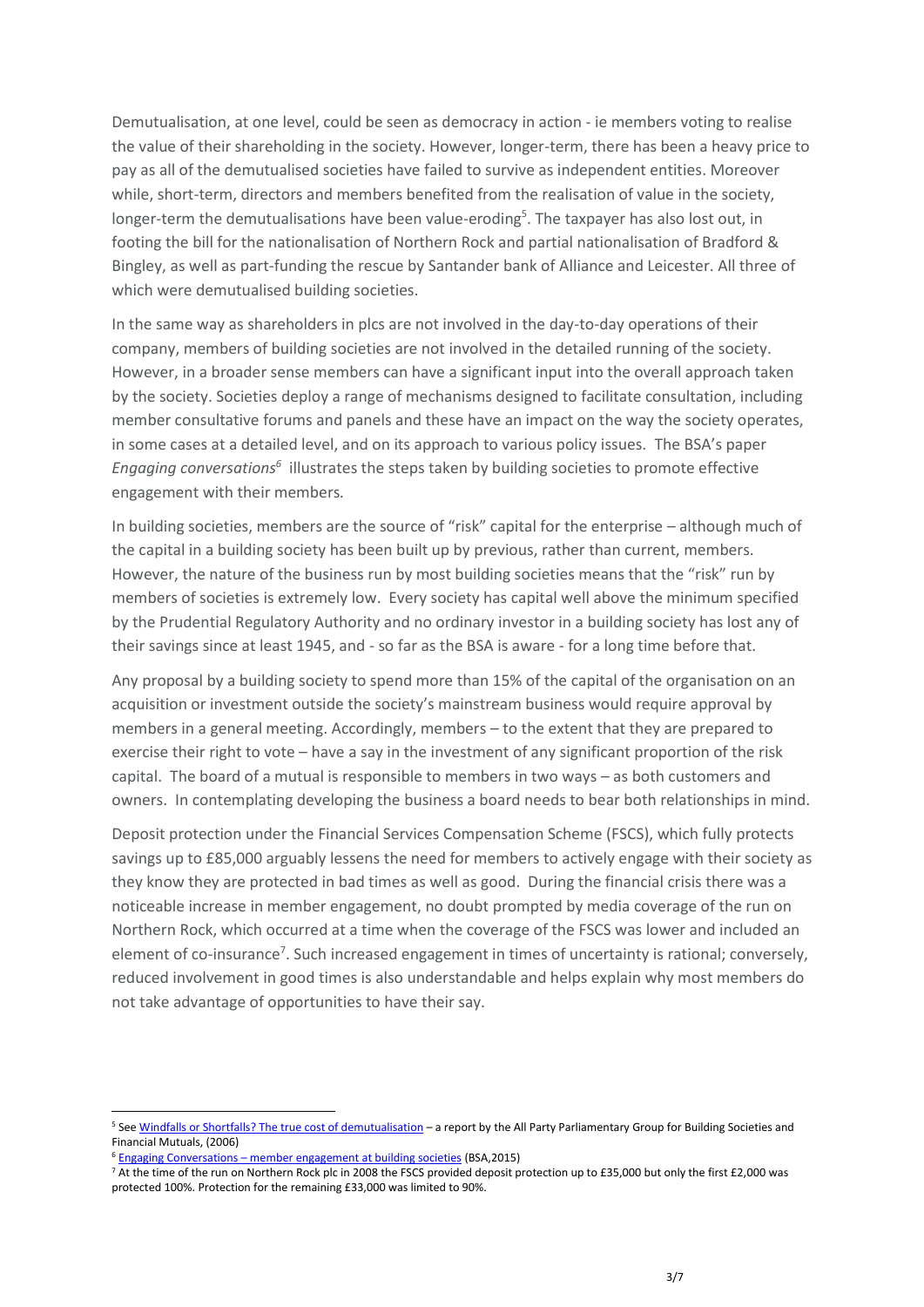There is plenty of academic literature questioning the received view that shareholders typically have significant and positive influence over listed companies<sup>8</sup>. Many institutional shareholders do not vote at company annual general meetings and there is little shareholder activism at many companies. Few institutional shareholders contact the ultimate owners of the shares to determine their views on company issues. Indeed, it is not clear to whom institutional shareholders are themselves accountable. Too often in the debate between corporate governance standards in mutuals and plcs the comparison is made between perfectly functioning plcs and poorly functioning mutuals.

## **If there** *is* **a democratic deficit in building societies what takes its place?**

If we are to accept that OMOV does not provide sufficient challenge to the executive of building societies, ie putting to one side the potentially transformative impact of social media, where does such challenge and discipline come from? The main sources would appear to be the board (as a whole), non-executive directors (NEDs), the customers, competitive markets and the regulators.

## **The board**

 $\overline{\phantom{a}}$ 

Examining the operation of boards of building societies as compared to boards of listed companies, significant differences are discernible in the setting of the board agenda, in the development of the society's strategy and in the measures used to identify what success looks like. Yorkshire Building Society (YBS) is an example of society where a good deal of thought has been applied over the last few years to these issues.

The board of YBS (both executives and non-executives) recognises that its responsibility is to the Society's members. Obligations, are of course, owed to other stakeholders including employees and customers but the primary task is to protect and develop the interest of members.

Because members, each with a single vote, are unlikely to be able to combine effectively as a pressure group, the YBS board sees them, in many ways, like the beneficiaries of a trust and that means, in turn, that the board operates in a similar way to a board of trustees, acting in the best interests of the beneficiaries, or members, most of whom they will never meet.

As such, a very important aspect of the board's role is to understand and address for the benefit of members the financial benefits that arise from the mutual model; what YBS term the "mutual leeway". This leeway arises mainly because YBS, like other building societies, has no requirement to distribute returns to shareholders by way of a dividend. So returns that might otherwise have been distributed can either be reinvested or spent for the benefit of members.

To better understand the elements of this mutual leeway YBS has identified 4 main activities:

- 1. Generators: business streams that deliver returns in excess of the society's sustainability requirement
- 2. Destroyers: business streams that deliver returns that are short of the sustainability requirement
- 3. Transients: these can be generators or destroyers that are not part of the long term strategy, eg legacy portfolios

<sup>8</sup> See, for example, Corporate Governance and the Market for Corporate Control: Mutuals and PLCs Loughborough University Banking Centre and BSA (1997)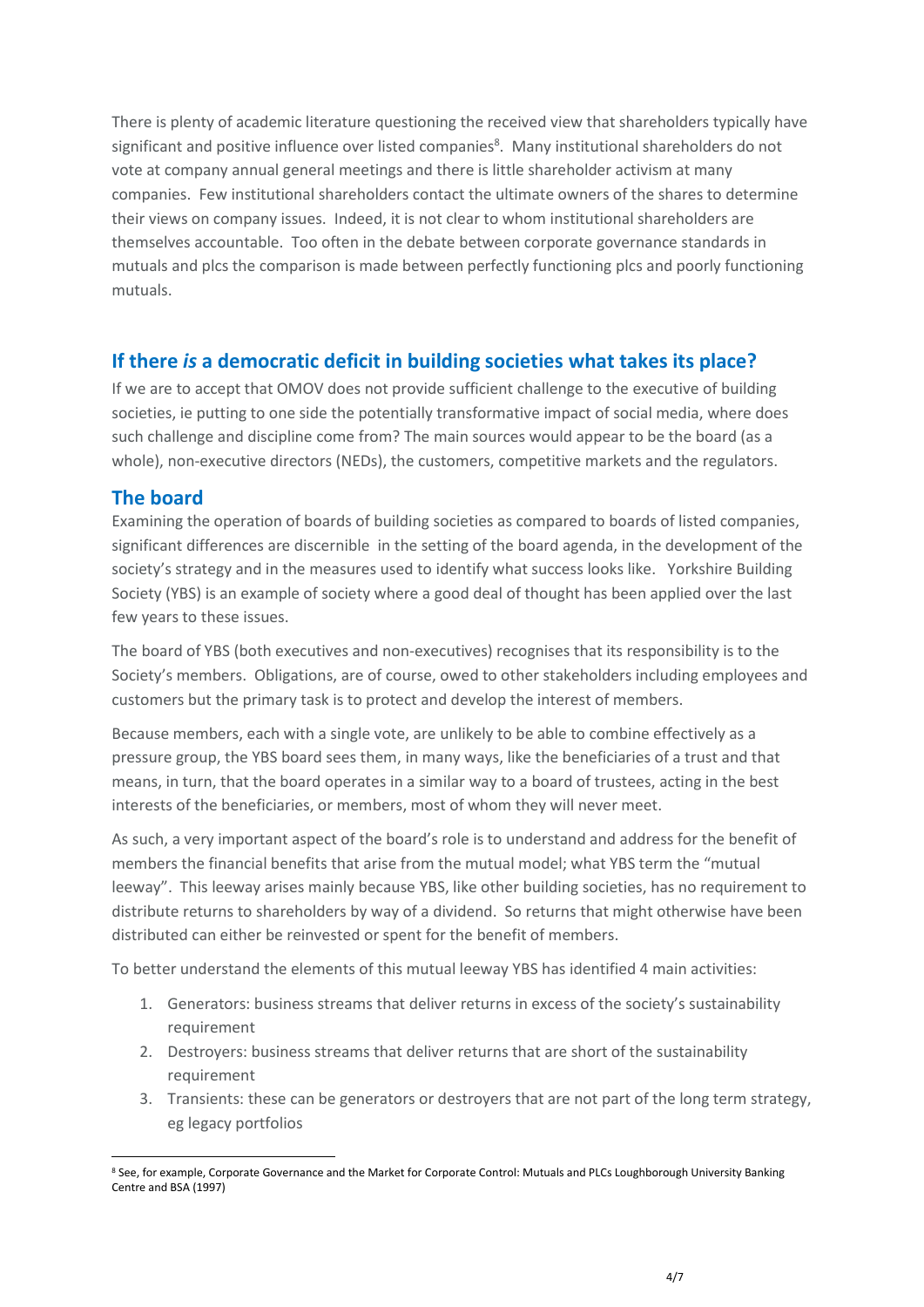4. Recipients: these are activities measurably better than the market such as higher rate saving products or better than the market customer service.

Once each aspect of the Society's performance is located in one or other of these activities it is possible for the board to test and challenge all decisions made to better understand how the mutual leeway is being used or spent for the benefit of members.

## **NEDs**

All building society boards have a majority of NEDs. The capacity of non-executive directors to challenge the executive depends on their quality, skills and experience. Increasingly, societies have recruited NEDs with expertise in the areas of business in which the society operates<sup>9</sup>. . Regulatory emphasis, first by FSA and then PRA, on the need for increased expertise on all banking sector boards has seen an up-skilling – with small regional building societies casting their net more widely than before in their recruitment of NEDs. And there has been a shift in the breadth and balance of skills, with increased emphasis on risk management, IT, HR, and marketing, in addition to the more traditional skills and experience such as financial services, accountancy and housing.

The need for such expertise has grown as the environment in which societies operate has become more complex, due, not least, to the introduction of new regulatory requirements. But NEDs need to have a fairly wide breadth of knowledge and not rely on the expertise of their fellow directors. Training is available to society non-executives in complex areas, and directors are able to obtain independent advice at the society's expense where necessary, as provided for in the UK Code. This can assist them in providing effective challenge to the executive. Such challenge is an important part of ensuring members' interests are represented effectively in society boardrooms. Most building societies have appointed a senior independent director (as provided for in the UK Corporate Governance Code) to serve as a conduit for those members' concerns for which the usual channels are not appropriate. In other societies, the deputy chairman typically performs this role.

Effective NED challenge does not depend on directors going into the minutiae of the detailed technical matters dealt with by the executive; rather at least some NEDs should be asking broaderbased questions about the impact of complex or technical issues on the overall strategy of, and risks faced by, the business. It is important for NEDs to keep members at the heart of every board decision. They need to be constantly addressing the question "what is best for the members here?"

## **Customers**

 $\overline{\phantom{a}}$ 

While listed companies are subject to the influence of their shareholders, they are less subject to the influence of their customers than are many mutuals. It is not clear that some of the extreme branch closure programmes, excessive executive pay, and approaches to service and product provision and pricing that some banks have implemented in recent years would have occurred had the directors of these institutions been accountable to their customers in the same way as directors of building societies are. Moreover, the scandals which have repeatedly beset the banks, such as LIBOR fixing, PPI mis-selling, exchange rate manipulation, pensions mis-selling, derivative mis-selling to small businesses etc have been largely avoided by building societies. While this can be explained to some extent by building societies not being active in some of the markets concerned, there is no doubt

<sup>&</sup>lt;sup>9</sup> See **Building Society Governance** an independent report by Odgers Berndtson for the BSA (2015)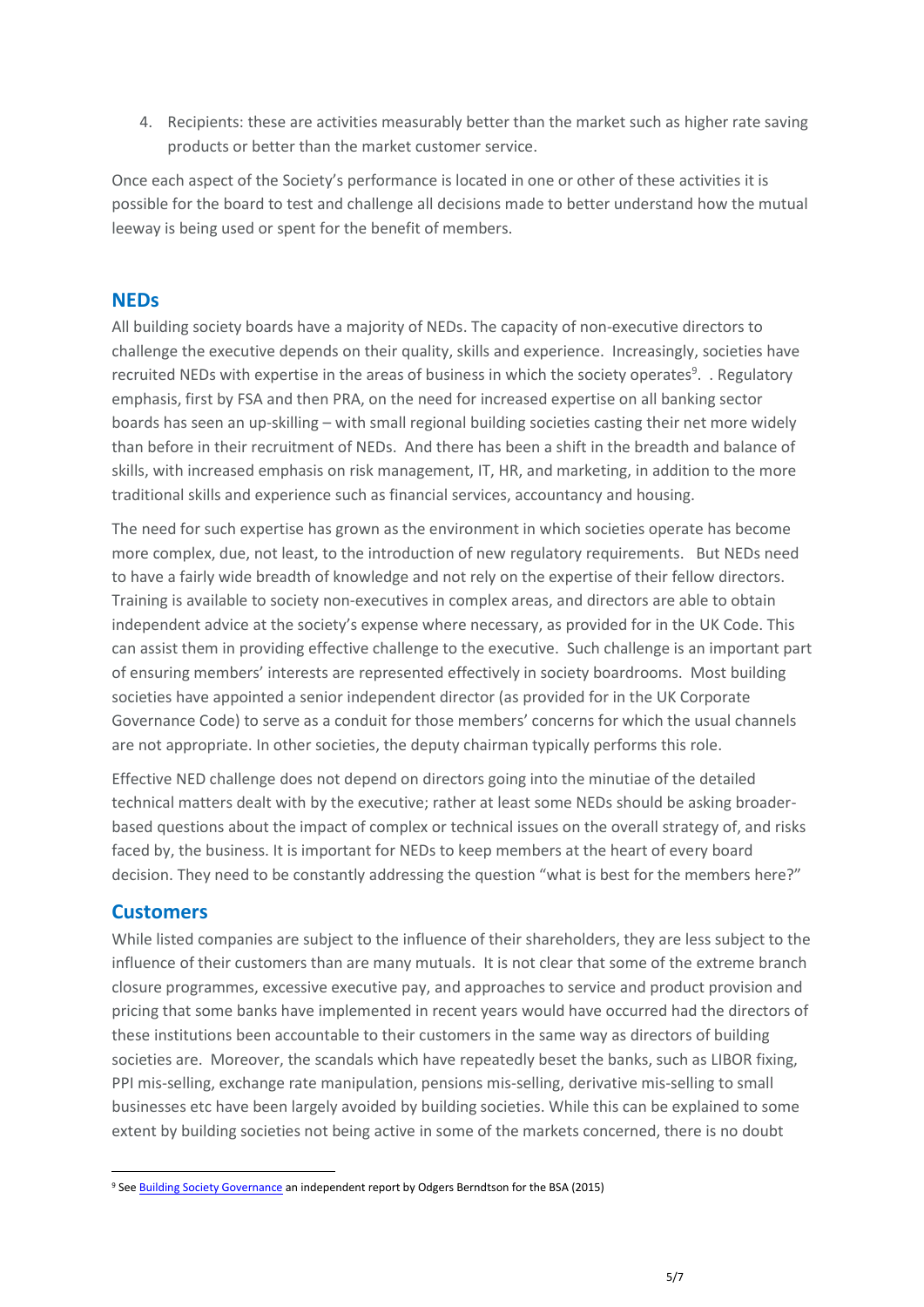also a cultural dimension, ie that it is in the DNA of building societies to "do the right thing". Building societies do not have a monopoly on good customer service and some banks are renowned for their high standards of service, but it does tend to be visceral for societies and flows more naturally from their ownership model.

#### **Measuring the effectiveness of building societies v their competitors**

#### **Customer service**

Independent research shows that building societies consistently outscore banks on various measures of customer service. For example, a survey by YouGov in July 2017 found that while 82% of building society members said they would recommend their society to friends and family, just 69% of bank customers said the same, a difference of 12 percentage points.

There were similar differences in other aspects of customer service: 11 percentage points on trusting their provider to act in their best interests (76% v 65%); 16 percentage points on feedback being listened to and acted upon (71% v 55%); and 14 percentage points on feeling valued by their provider (69% v 54%).

#### **Margins**

The difference between the interest paid by borrowers to a financial institution and what is paid out to savers is shown by the net interest margin, which is expressed as a percentage of average assets. The narrower the margin, the better deal consumers are getting. For building societies, the average net interest margin was 1.62% in 2016, compared to 2.37% at the large banks' retail divisions, and 3.35% at a range of so-called challenger banks. Some of this difference will reflect differences in the range of services offered, but it is also likely to indicate that customer-owned building societies are generally giving their members a good deal.

#### **Complaints handling**

The Financial Ombudsman Service (FOS) publishes data on the complaints that it receives. Building societies accounted for just 3.5% of complaints received by FOS, and the Ombudsman found against societies in 17% of these cases. In contrast, banks accounted for 64% of new complaints and the Ombudsman found against the banks, and in favour of customers, in 44% of cases.

# **Market discipline**

Building societies are influenced by market forces: they decline in size, or grow only slowly, if they do not offer the savings accounts and mortgages which the market demands. The media also has a significant influence on societies' operating environment. A vigilant personal finance press, influential web sites and social media are key components of this. For larger societies, with listed securities, rating agencies are an additional influence. Societies are not alone in this, of course, as banks are subject to similar influences.

# **Regulation**

Building societies are highly regulated, being subject to authorisation and prudential regulation by the PRA and conduct of business regulation by the Financial Conduct Authority, as well as bespoke legislation, The Building Societies Act. The FSA, in particular, helps ensure fair treatment of